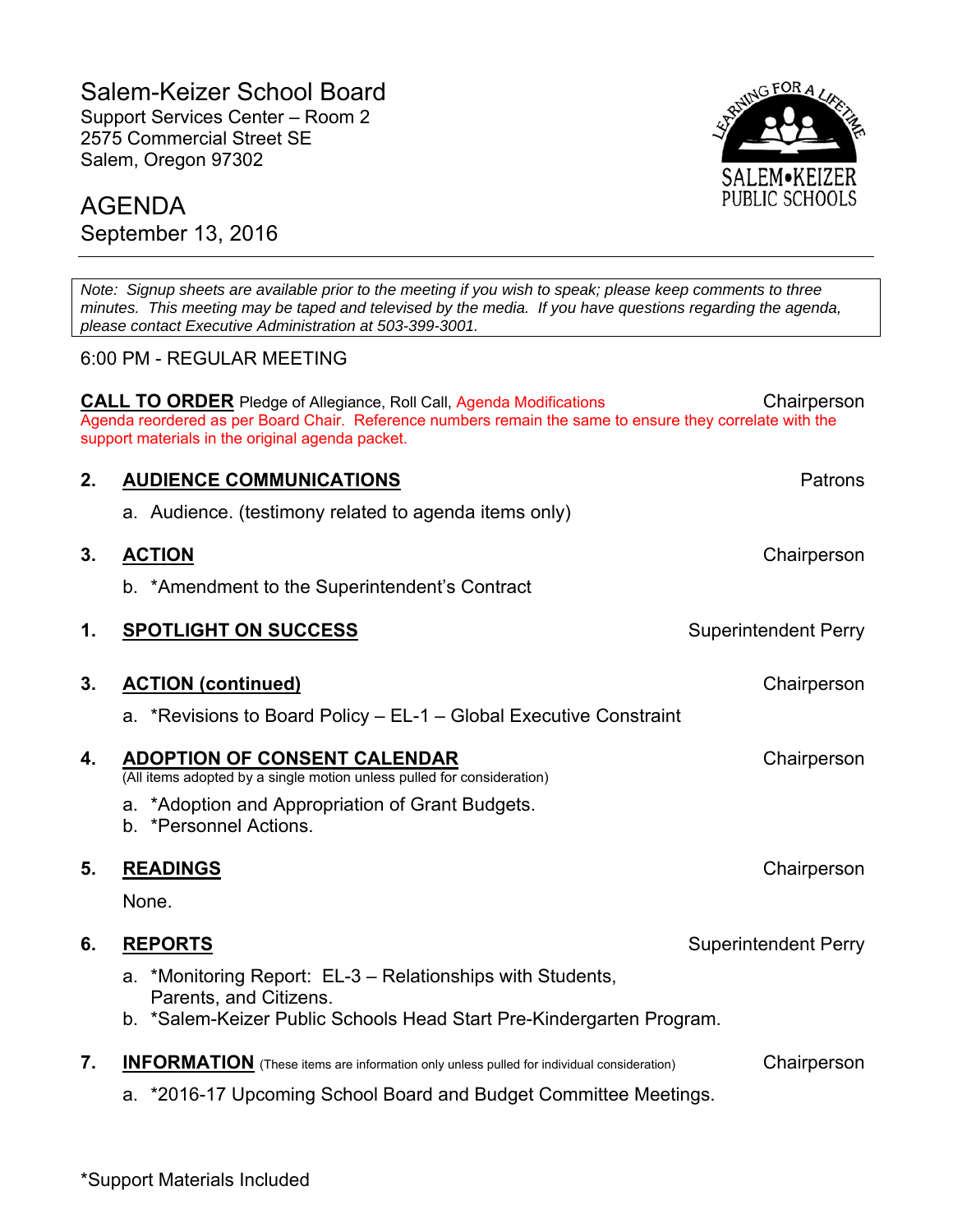| 8. | <b>AUDIENCE COMMUNICATIONS</b>                                                                                            | Patrons                     |
|----|---------------------------------------------------------------------------------------------------------------------------|-----------------------------|
|    | a. Audience. (testimony on non-agenda items)                                                                              |                             |
| 9. | <b>BOARD REPORT ON ACTIVITIES</b><br>(Board Directors share highlights on recent activities of their assigned committees) | School Board                |
|    | <b>10. SUPERINTENDENT'S COMMENTS</b>                                                                                      | <b>Superintendent Perry</b> |

## **11. ADJOURNMENT.**

Meetings preceding and/or following the Regular Board Meeting: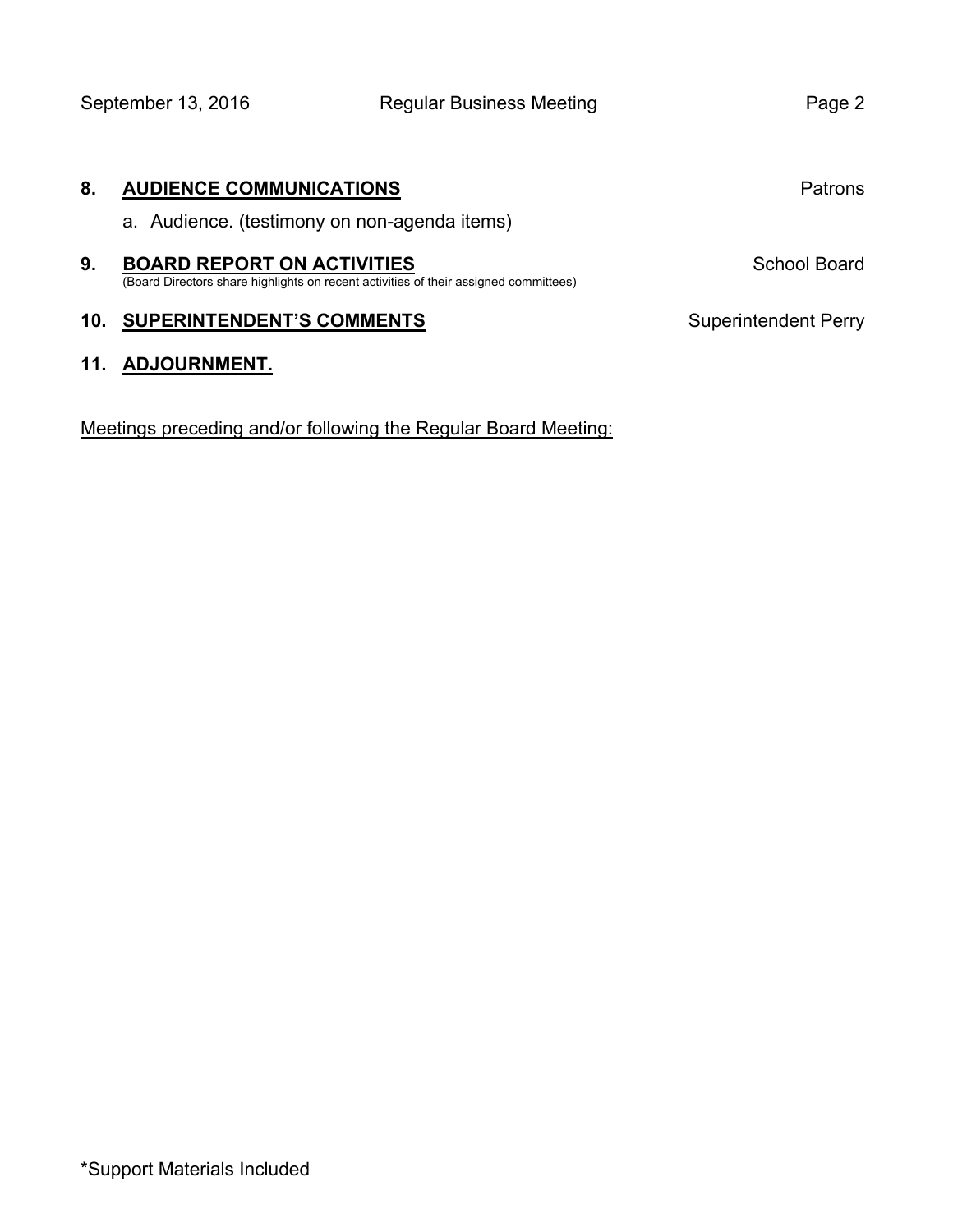## **SPOTLIGHT ON SUCCESS**

## Background/Discussion:

The Superintendent and her Executive Cabinet are pleased to recognize the following individuals<br>and/or groups for their outstanding work and/or contributions to our school district and community.

| Honoring:<br>Recognition:<br>Presented by: | Margaret Bucher<br>Volunteer of the Month<br>Krina Lee, Executive Director<br>Salem-Keizer Education Foundation |
|--------------------------------------------|-----------------------------------------------------------------------------------------------------------------|
| Honoring:                                  | Green Acres Landscape                                                                                           |
| Recognition:                               | <b>Business Partner of the Month</b>                                                                            |
| Presented by:                              | Jay Remy, Director - Community Relations and Communication                                                      |
| Honoring:                                  | Maureen Murphy-Foelkl                                                                                           |
| Recognition:                               | The Presidential Award for Excellence in Mathematics and Science Teaching                                       |
| Presented by:                              | Lisa Harlan, Director - Elementary Schools                                                                      |
| Honoring:                                  | Community Relations and Communications Department Staff                                                         |
| Recognition:                               | <b>NSPRA Awards</b>                                                                                             |
| Presented by:                              | Jay Remy, Director - Community Relations and Communications                                                     |

Recommendation/Board Action:<br>For Information Only

 $\mathcal{L}_{\text{eff}}$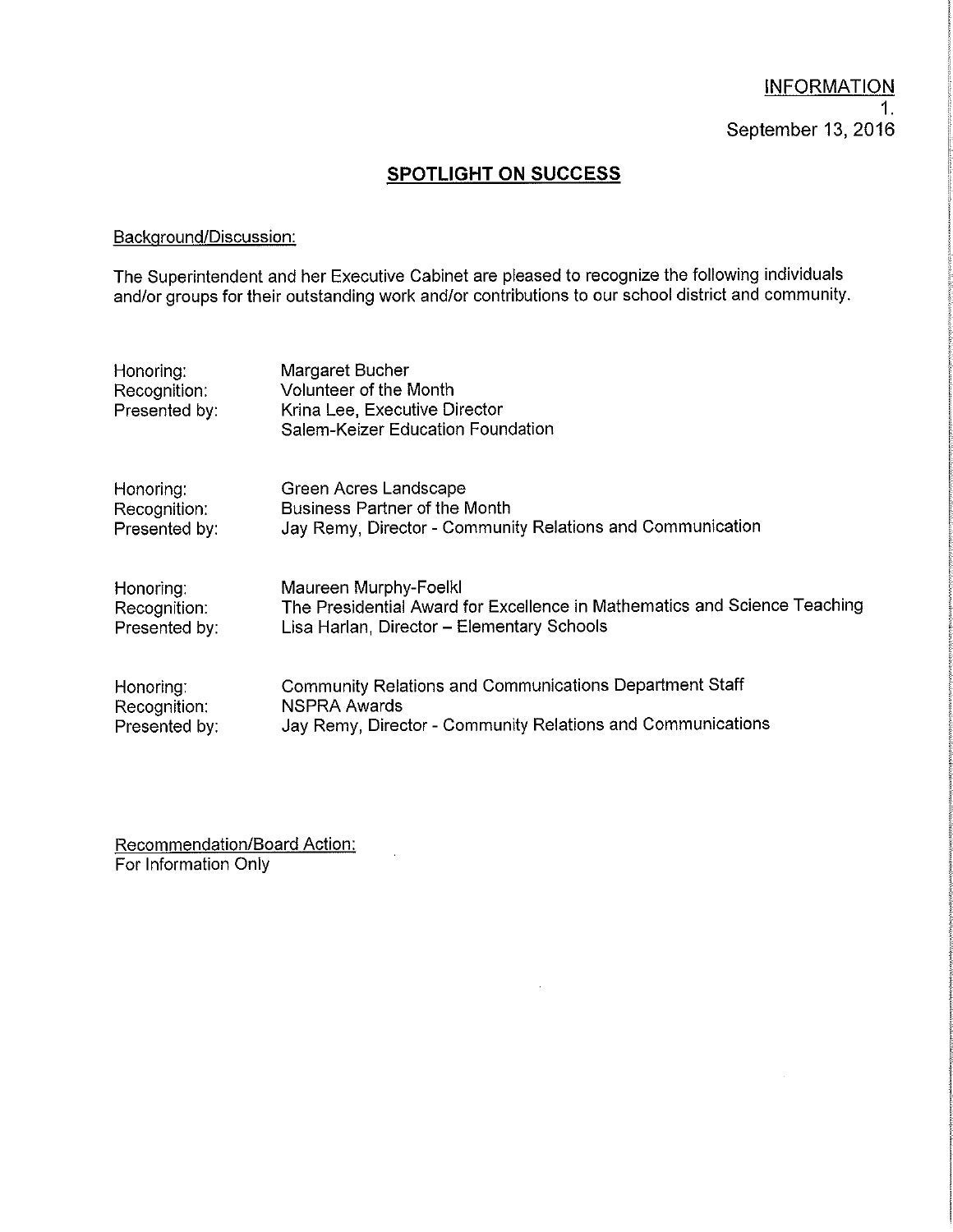## **REVISIONS TO BOARD POLICY**

#### Background/Discussion:

At the summer planning meeting on July 26, 2016, the School Board reviewed all of their policies and discussed the potential of revision to  $EL - 1 - Global Executive Constant$ .

The revision adds language describing how the Superintendent shall not knowingly cause or fail to take timely and appropriate action to correct practices which are unlawful, or in violation of commonly accepted business and professional ethics, and Board policy.

The policy is attached and the suggested revisions are marked with the new language underlined and language to be removed struck through.

#### Board Action:

This item was presented to the School Board for a first reading at the August 9, 2016 business meeting and is now being presented for action.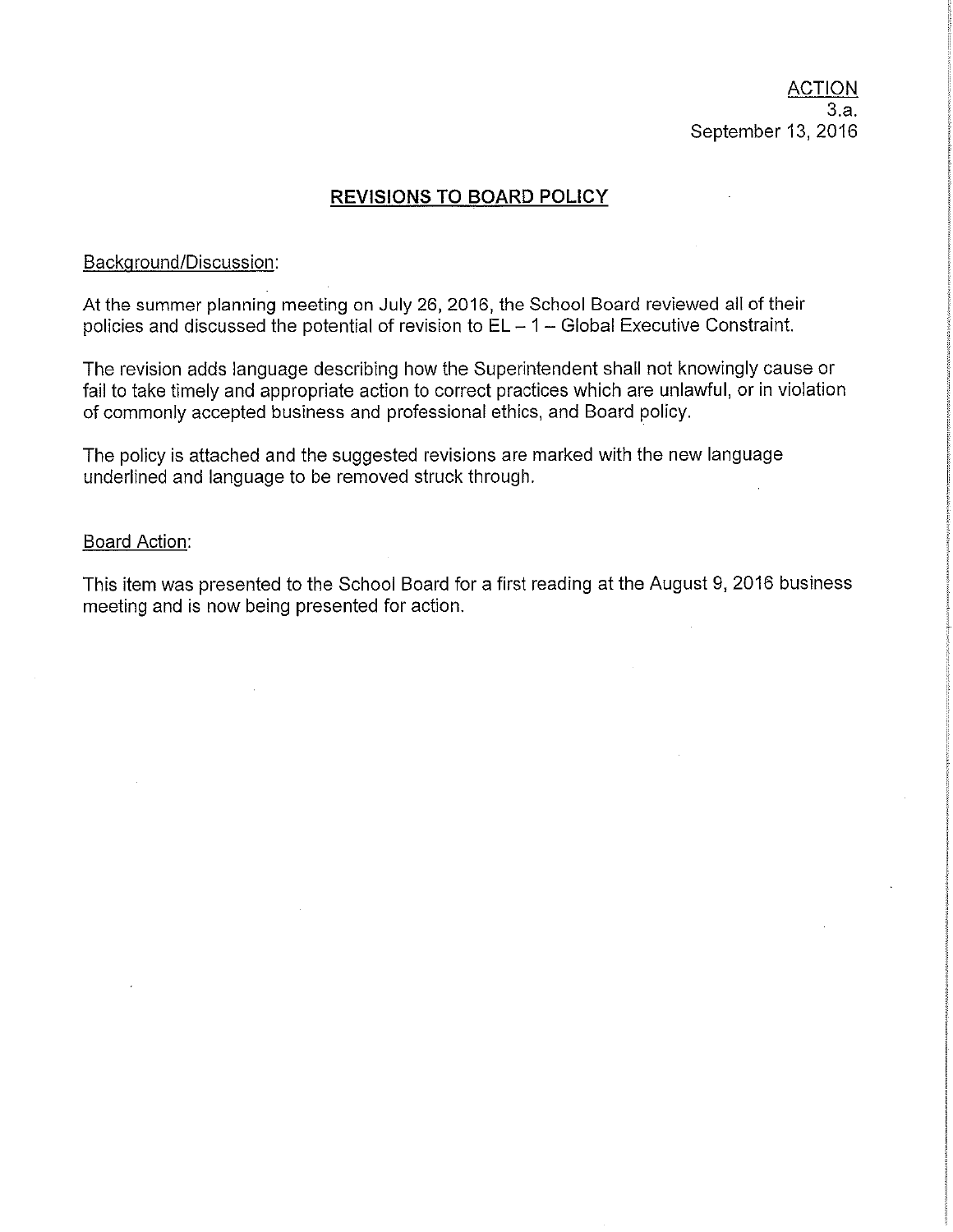## **Global Executive Constraint**

(New Language is underlined and deleted language is struck thruough)

The Superintendent shall not knowingly cause, or allow, any or fail to take timely and appropriate action to correct practice, activity, decision or organizational condition, which is unlawful, unethical, unsafe, disrespectful, imprudent, or in violation of commonly accepted business and professional ethic and practices, and Board policy.

Accordingly, the superintendent shall not:

- 1. Fail to set expectations around accepted business and professional ethics.
- 2. Fail to establish and maintain policies and procedures to ensure organizational compliance with applicable federal and state laws.
- 3. Fail to implement a reasonable process to address employee actions that do not meet expectations or adhere to legal requirements or District policies or procedures.

**Monitoring Method: Internal Report Monitoring Frequency:** Annually

 $\sim$   $\omega$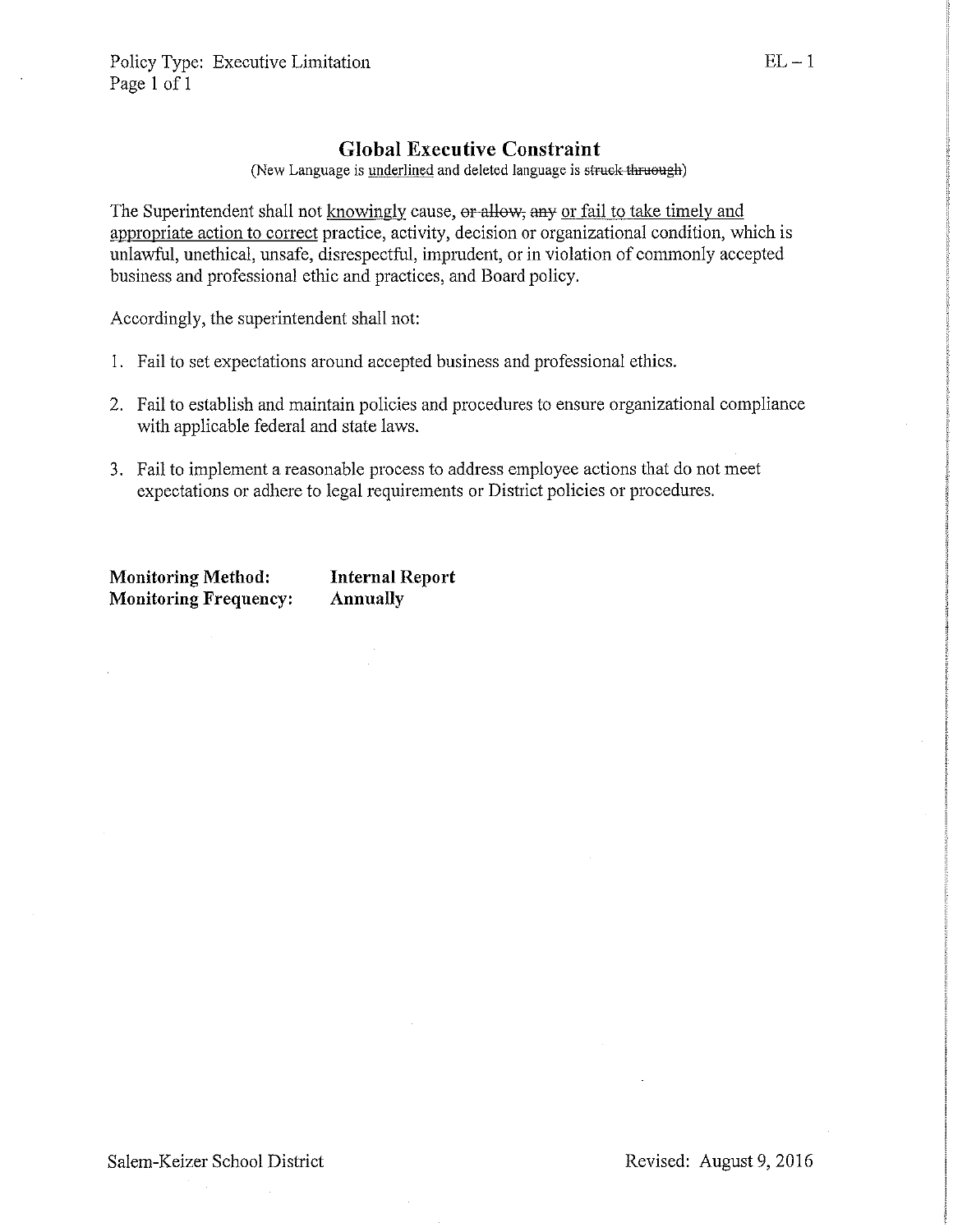## AMENDMENT TO THE CONTRACT FOR SUPERINTENDENT CHRISTY PERRY

## Background/Discussion

At the June 28, 2016, business meeting the School Board approved Superintendent Perry's employment contract. After the approval of the contract, the Board reached consensus that Board Leadership would continue the conversation regarding a competitive compensation package for Superintendent Perry.

At the July 26, 2016, work session, the School Board had further discussion regarding the Superintendent's compensation and requested Board Leadership to recommend a competitive compensation package for Superintendent Perry.

Board Leadership recommends the following:

- For 2016-17: \$17,000 would be added to the current base salary of 204,000 and \$14,000 added to the current \$21,000 TSA.
- For 2017-18: A cost of living would be added to the base salary (based on the amount allocated to other district administrators). In addition, a 4% retention incentive would be paid on June 30, 2018.
- For 2018-19; The amount of the 2017-18 retention incentive would be added to the base salary along with a cost of living (based on the amount allocated to other district administrators). In addition, a 4% retention incentive would be paid on June 30, 2019.

An amendment to the Superintendent's contract is attached.

## Board Action:

This item was presented to the School Board for a first reading at the August 9, 2016 meeting and is now being presented for action.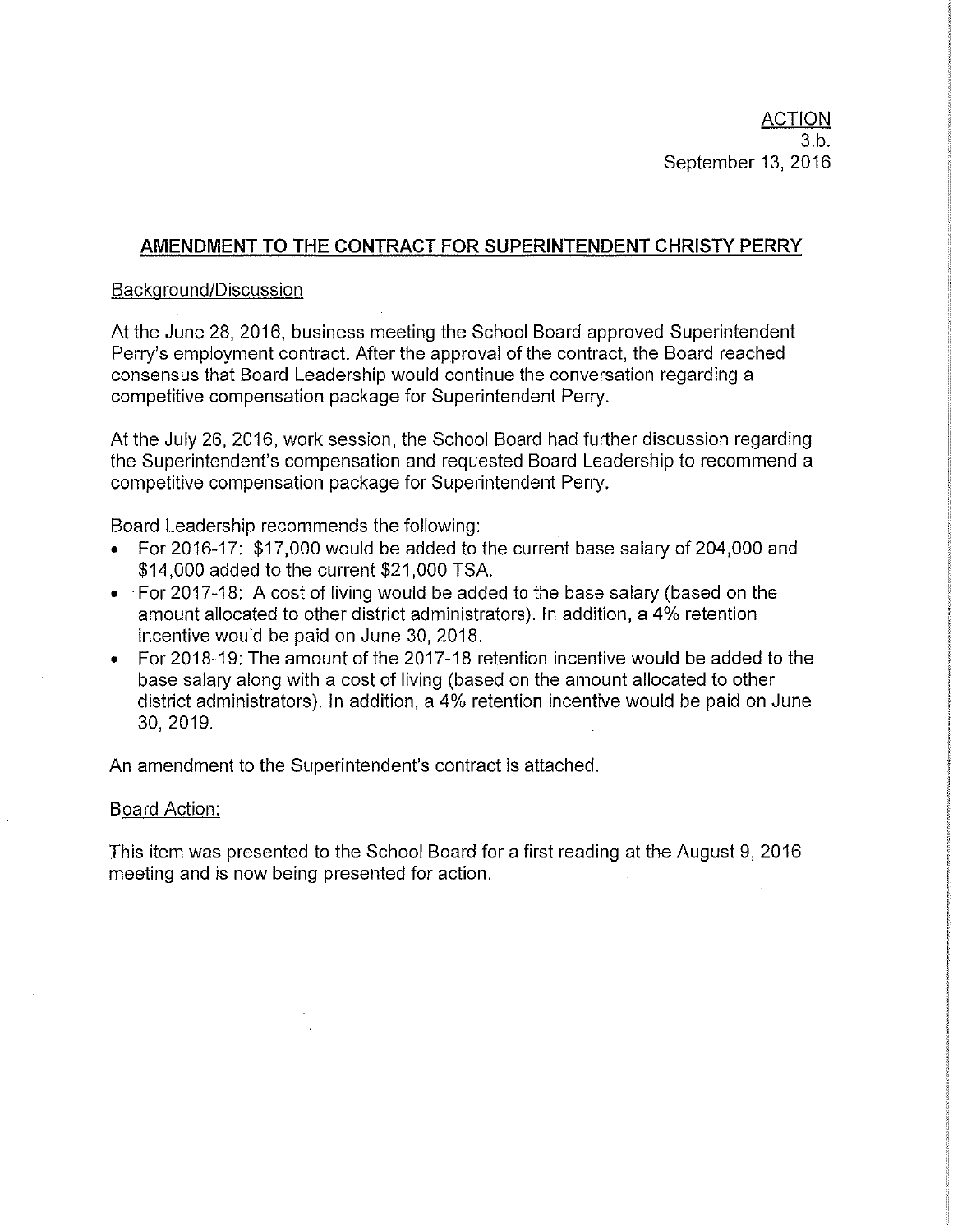#### **AMENDMENT** TO THE EMPLOYMENT CONTRACT BETWEEN CHRISTY PERRY **AND** THE GOVERNING BOARD OF THE SALEM-KEIZER SCHOOL DISTRICT 24J OF MARION COUNTY, OREGON

The following constitutes an agreement between the Board of Directors and Superintendent Christy Perry as a result of the agreement to reopen language related to Section 4, Salary and Section 11, Fringe Benefits. The Board of Directors and the Superintendent have agreed to amend the Superintendent's 2016-19 employment contract as follows:

#### **SECTION 4. SALARY**

The Superintendent's current salary as of July 1, 2016 is \$204,000. For 2016-2017, \$17,000 will be added to the base salary for a total of \$221,000. This amount will be retroactive to July 1, 2016. For 2017-2018, the Superintendent's base salary shall be the total salary for 2016-2017 plus the cost of living increase provided by the District to other District administrators. In addition, a 4% retention incentive to be paid on June 30, 2018. For 2018-19, the Superintendent's base salary shall be the total of the base salary for 2017-18, plus the amount of the 2017-18 retention incentive, plus the cost of living increase provided by the District to other District administrators. In addition, a 4% retention incentive to be paid on June 30, 2019. The Superintendent is eligible for the retention incentives under this Contract so long as she remains employed by the District on June 30<sup>th</sup> of each year. This salary rate may only be reduced by mutual agreement of the Superintendent and the School Board.

The District will pay on behalf of Superintendent the employee's contribution to the Oregon Public Employees Retirement System.

#### SECTION 11. FRINGE BENEFITS

Superintendent shall be entitled to participate in all fringe benefits provided other administrative employees of the District, with the exception of the Early Retirement Incentive. The Superintendent's fringe benefits shall include: (1) sick leave, emergency leave and bereavement leave; (2) Accidental death and dismemberment ( $AD&D$ ) insurance in the amount of \$100,000 as under that AD&D policy established for the benefit of other administrative employees of the District; (3) disability insurance paid by the District with benefits taxable to Superintendent; (4) a District-paid contribution in the amount of \$35,000 for the 2016-17 school year and for each additional year of this contract payable into a tax-deferred annuity. The payment of contributions into the tax-deferred annuity shall be made in a lump sum in January of each school year so long as Superintendent remains employed with the District. If Superintendent terminates her employment with the district during the school year, she shall only be entitled to the pro rata portion of the annuity payment for the months of that school year she has completed. If Superintendent terminates her employment after the January annuity payment but before the end of the school vear in which that annuity payment is made. Superintendent shall reimburse District the pro rata portion of the annuity payment for months that she will no longer be employed during that school year.

The Superintendent shall be allowed to defer such other portions of her salary into a tax- sheltered annuity plan of the Superintendent's choice in an amount authorized by law. The Superintendent shall be responsible for any payroll costs associated with this tax-sheltered annuity.

DISTRICT: SALEM-KEIZER SCHOOL DISTRICT MARION COUNTY, OREGON

SUPERINTENDENT:

By:

Chairperson Nancy MacMorris-Adix

Superintendent Christy Perry

APPROVED AS TO FORM

Paul A. Dakopolos, Attorney for District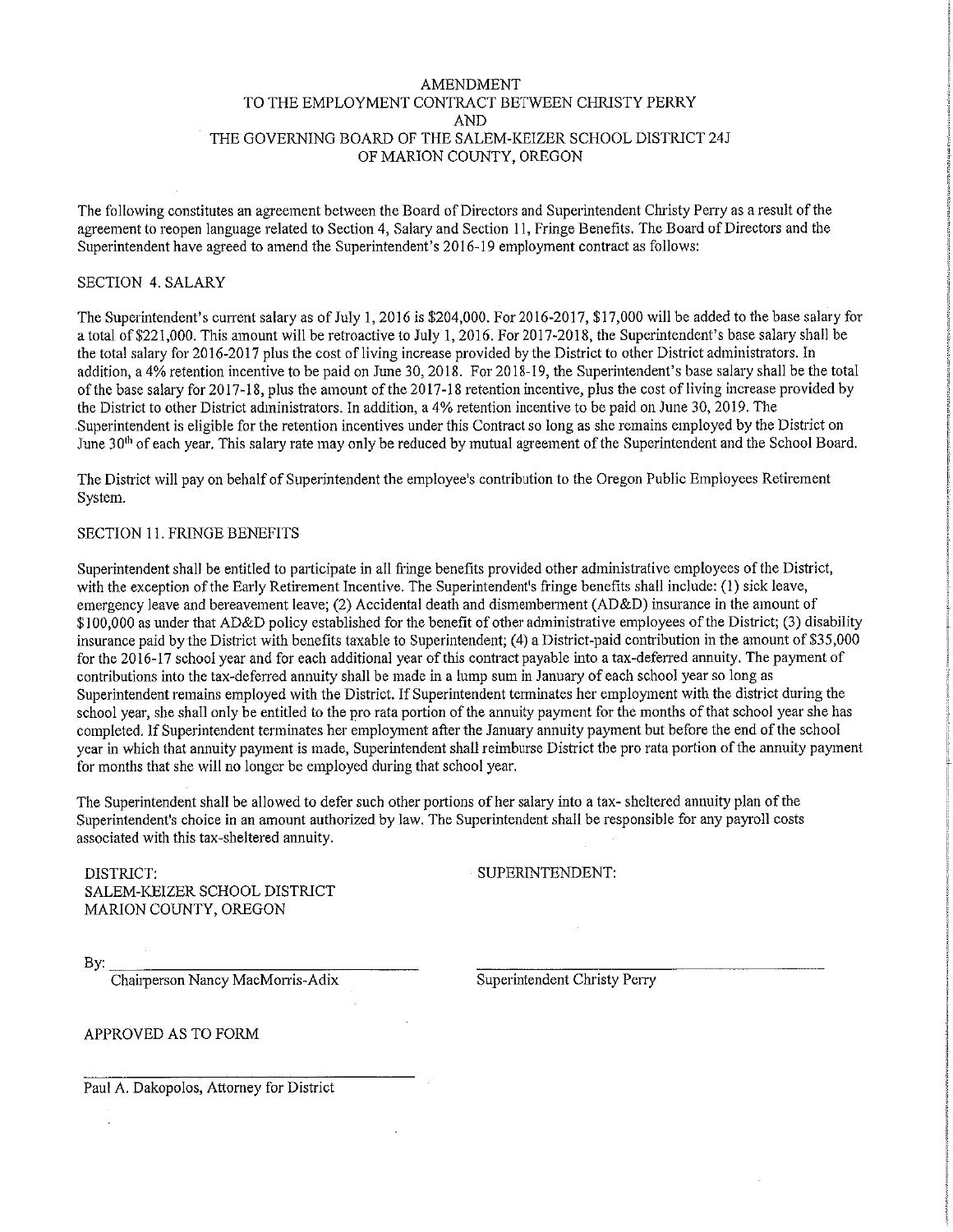### ADOPTION AND APPROPRIATION OF GRANT BUDGETS

#### Background/Discussion:

Grant funds for special projects, which are consistent with District goals and objectives, are recognized as desirable funding sources. Each year millions of dollars in grant fund budgets are submitted to the School Board for approval.

#### G16Q2 Oregon Head Start/Prekindergarten **Student Services**

This is a continuation grant for our Head Start Oregon Prekindergarten program. This grant will allow us to serve 340 students in 10 Head Start classrooms. Students receive support in all developmental areas. This program will raise achievement in that students will be coming to school socially and academically prepared. A significant number of these students will be English Language Learners. These funds will go towards staffing, professional development, and supplies.

Funding breakdown:

| Instructional | \$2,382.896 |
|---------------|-------------|
| Support       | \$392,154   |
| Community     | 80          |
| Overhead      | \$152,905   |

Funding Source: ODE

#### G16FV Fresh Fruit and Vegetable Program Grant **Food Services**

This program will provide fresh fruit and vegetables for all students to eat during the school day (outside the regular meal program). The fruit and vegetable snacks are to help eliminate hunger between the gaps in the meal periods, and thus, help with the learning structure of the school.

| Funding breakdown: |           |
|--------------------|-----------|
| Instructional      | \$0       |
| Support            | \$0<br>٠  |
| Community          | \$156,456 |
| Overhead           | \$O.      |

Funding Source: ODE

#### Awarded Schools:

| <b>Auburn Elementary</b>       | \$35,139 |
|--------------------------------|----------|
| <b>Four Corners Elementary</b> | \$29,733 |
| <b>Hayesville Elementary</b>   | \$23,903 |
| <b>Highland Elementary</b>     | \$21,783 |
| <b>Hoover Elementary</b>       | \$27,083 |
| <b>Richmond Elementary</b>     | \$18,815 |

\$156,456

\$2,927,955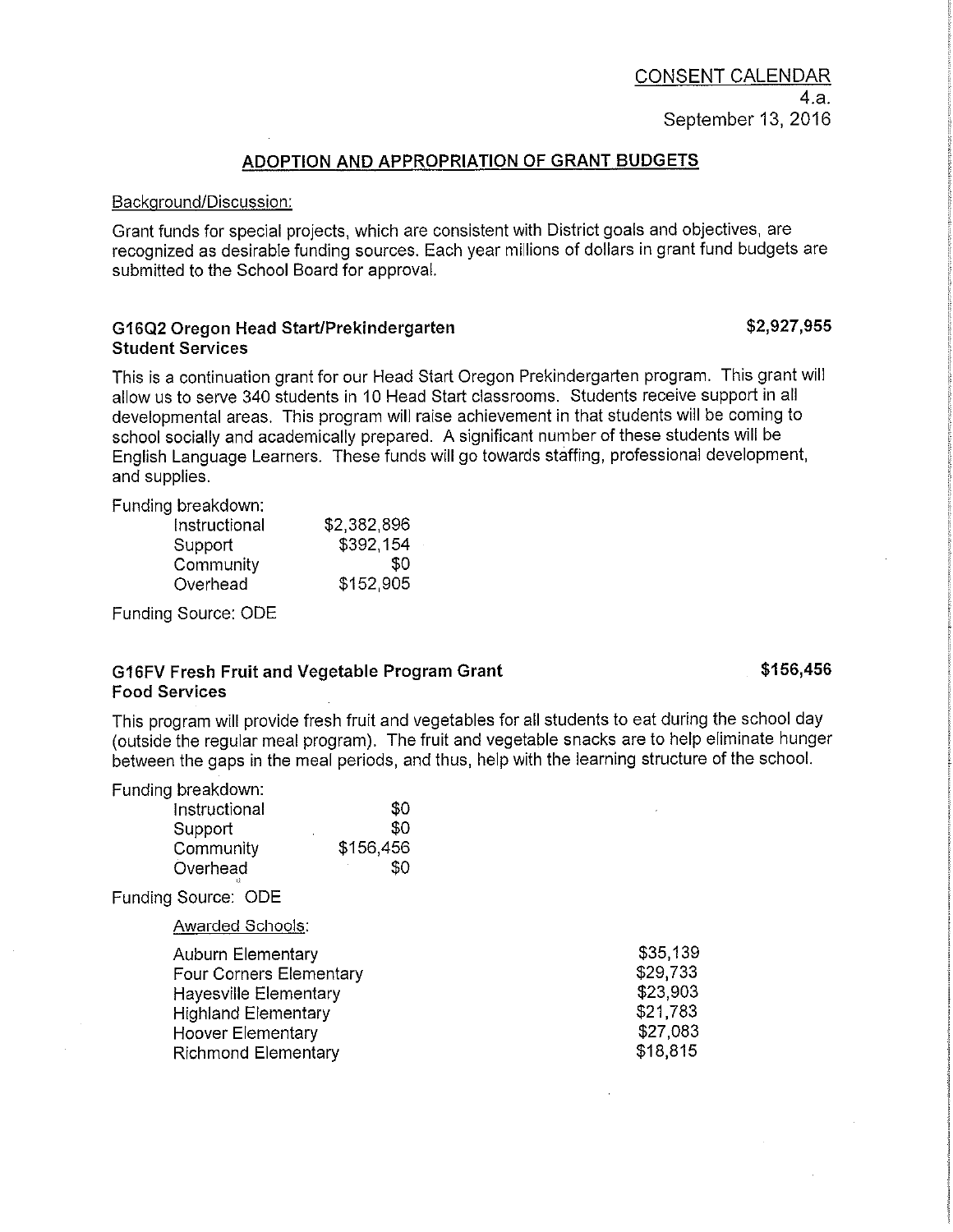These funds will be used specifically for startup supplies with the Preschool Promise program located at Bethel and Baker sites.

Funding breakdown:

| Instructional | \$58,814 |
|---------------|----------|
| Support       | 30       |
| Community     | SO.      |
| Overhead      | 80       |

Funding Source: Early Learning Hub, Inc.

## G17PS ODE Student Centered Assessment Project - PADS **Secondary Education**

Four (4) teams of teachers at North Salem High School will be implementing a performance assessments system (from the ODE approved bank of performance assessments). Funds will be used for additional earnings and supplies.

Funding breakdown:

| Instructional | 80.      |
|---------------|----------|
| Support       | \$27,649 |
| Community     | SO.      |
| Overhead      | SO.      |
|               |          |

Funding Source: ODE

## **G17XX CTEC Program Equipment Grant Secondary Education**

This grant will provide funds to purchase start up equipment for study programs at the Career Technical Education Center (CTEC). \$103,000 is earmarked for the 3D Design Technology Program and \$34,000 is earmarked for the Cosmetology Program.

Funding breakdown:

| Instructional | \$137,000 |
|---------------|-----------|
| Support       | SO        |
| Community     | \$0       |
| Overhead      | \$0       |

Funding Source: Community Resource Trust

## G17Z1 AP/IB Equity Project **Secondary Education**

Creating opportunities for all students to have access to AP/IB classes and raise AP/IB performance (McNary, South & West).

Funding breakdown:

| \$10,000 |
|----------|
| \$65,000 |
| \$0.     |
| 80       |
|          |

Funding Source: Equal Opportunity Schools

\$27,649

\$75,000

\$137,000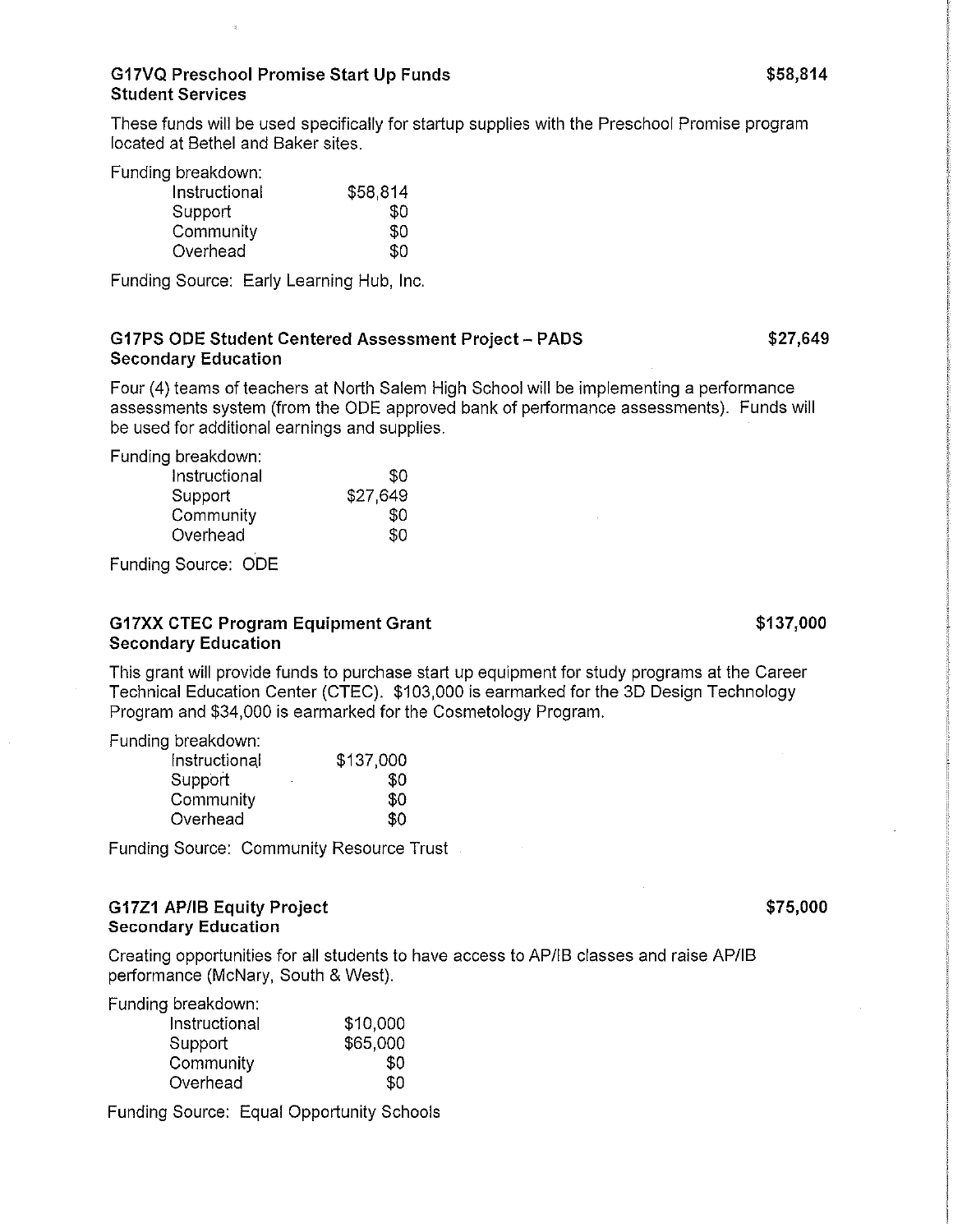#### G17D1 Focus School Improvement Grant - Four Corners **Instructional Services**

These funds are provided to support teacher improvement, supplemental instruction, and family engagement activities that lead to student academic growth in elementary schools designated as focus schools.

Funding breakdown:

| Instructional | \$35,080 |
|---------------|----------|
| Support       | 30       |
| Community     | 30       |
| Overhead      | \$2.051  |

Funding Source: ODE

#### G17D2 Focus School Improvement Grant - Grant **Instructional Services**

These funds are provided to support teacher improvement, supplemental instruction, and family engagement activities that lead to student academic growth in elementary schools designated as focus schools.

Funding breakdown:

| Instructional | \$30,413 |
|---------------|----------|
| Support       | 80       |
| Community     | \$0      |
| Overhead      | \$1.774  |

Funding Source: ODE

#### G17D4 Focus School Improvement Grant - Scott **Instructional Services**

These funds are provided to support teacher improvement, supplemental instruction, and family engagement activities that lead to student academic growth in elementary schools designated as focus schools.

Funding breakdown:

| Instructional | \$36,114 |
|---------------|----------|
| Support       | \$0      |
| Community     | 30       |
| Overhead      | \$1.979  |

Funding Source: ODE

#### G17D5 Focus School Improvement Grant - Swegle **Instructional Services**

These funds are provided to support teacher improvement, supplemental instruction, and family engagement activities that lead to student academic growth in elementary schools designated as focus schools.

Funding breakdown:

| Instructional | \$13,000 |
|---------------|----------|
| Support       | \$12,262 |
| Community     | \$8,000  |
| Overhead      | \$1,928  |
|               |          |

Funding Source: ODE

\$32,187

\$38,093

\$35,190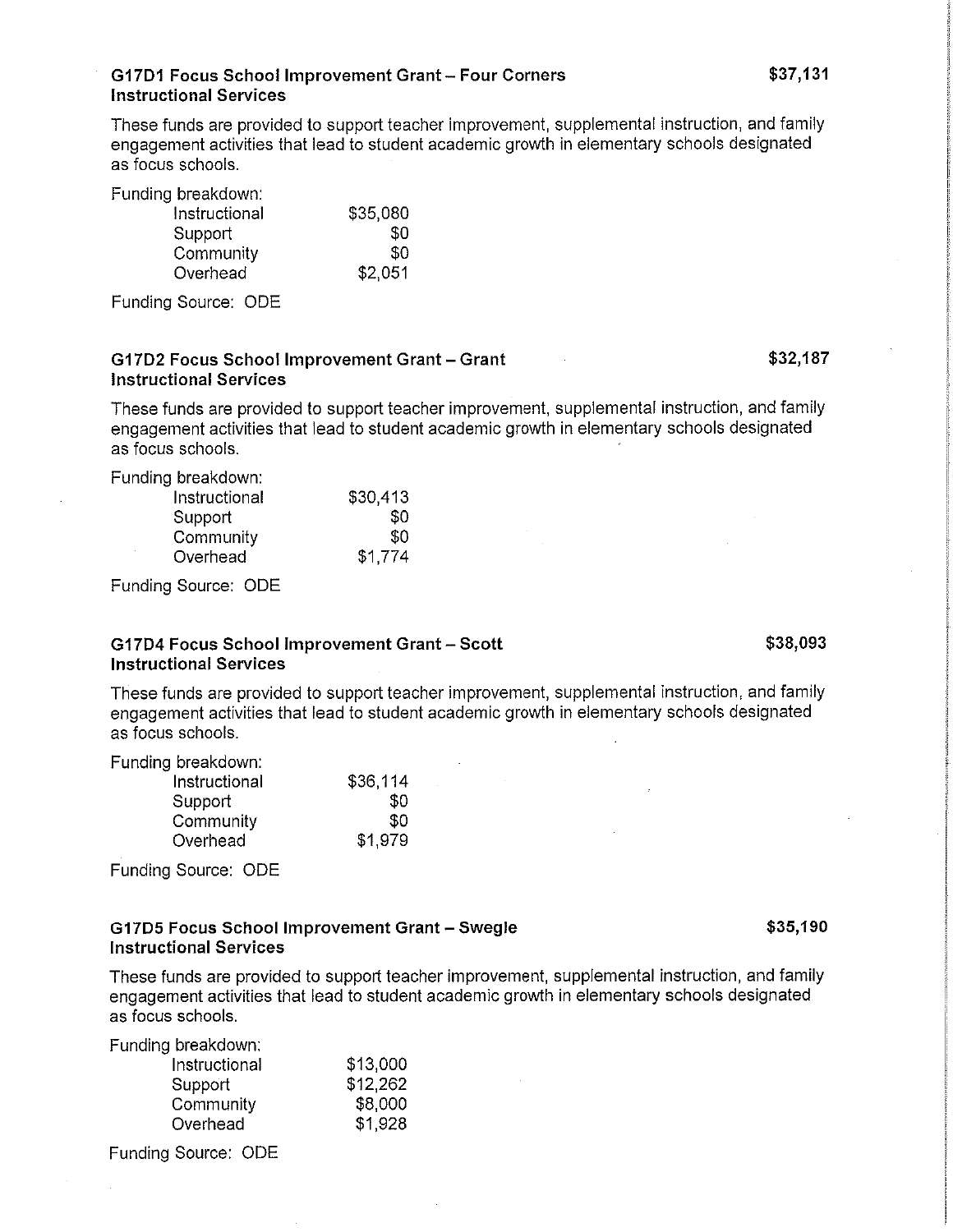### **Board Action:**

Staff recommends the Board adopt and appropriate the grant/contract budgets and authorize the Chief Operations Officer to enter into a contract with the organizations in the above listed grant/contract awards. Additionally, the Board is requested to authorize an inter-fund loan if necessary from the General Fund to the Special Revenue Fund for the period between program expenditures and the receipt of program reimbursement. Money so loaned will be returned to the General Fund.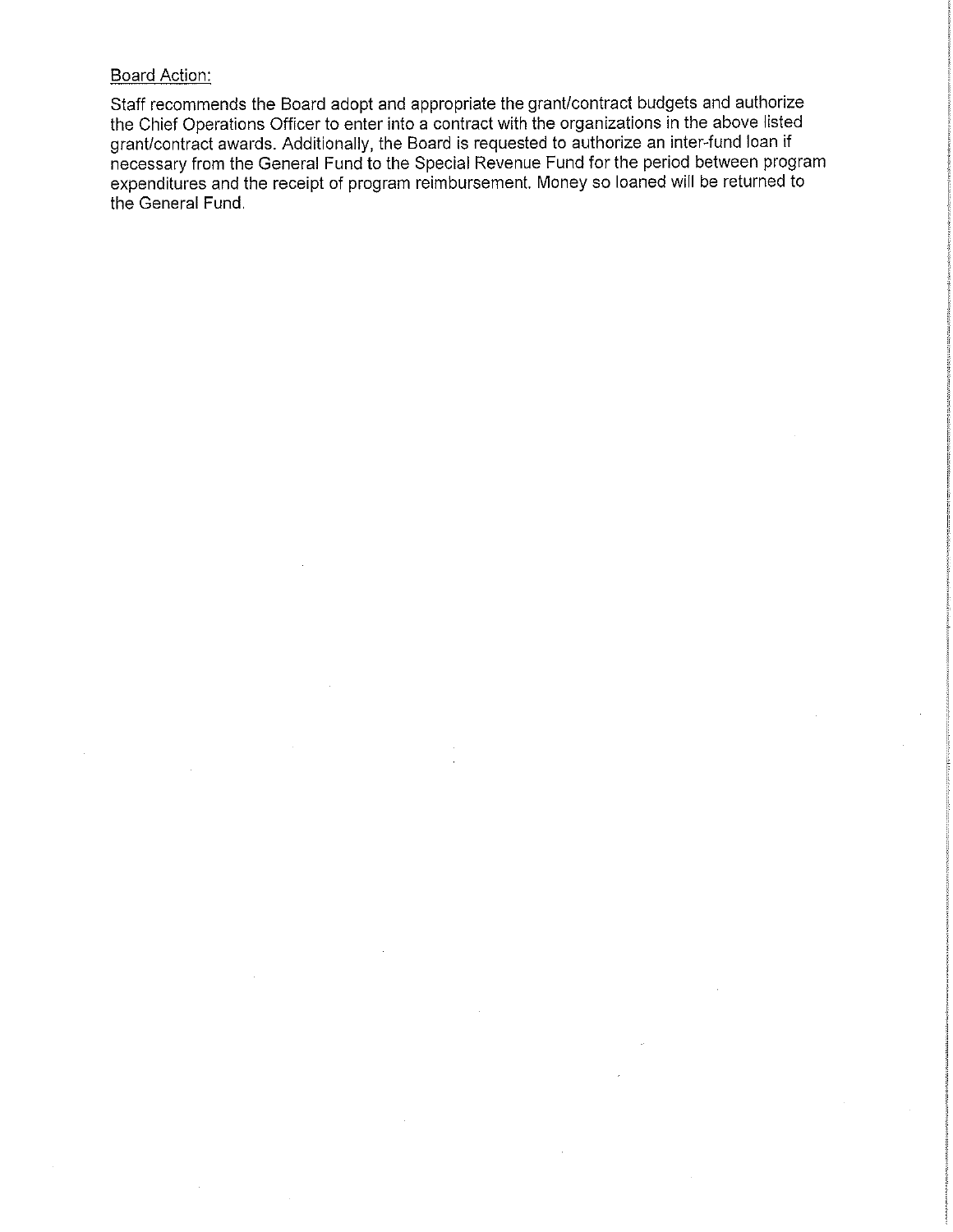| i |
|---|
|   |
|   |
|   |
|   |
|   |
|   |
|   |
|   |
| г |
|   |
|   |
|   |
|   |

 $\ddot{\phantom{a}}$ 

4.b.<br>September 13, 2016 **CONSENT CALENDAR** 

**Licensed Actions** 

| Last         | First         | Location                                | <b>Start Date</b> | <b>End Date</b> | Status                         |
|--------------|---------------|-----------------------------------------|-------------------|-----------------|--------------------------------|
| Benson       | Margaret      | Battle Creek Elementary                 | 8/30/2016         | 6/16/2017       | First year probation full-time |
| <b>Boles</b> | Ari-Anna      | Scott Elementary                        | 8/30/2016         | 6/16/2017       | First year probation full-time |
| Canfield     | Susan         | Straub Middle Schoo                     | 8/30/2016         | 6/16/2017       | First year probation full-time |
| Copper       | Caroline      | Hoover Elementary                       | 8/30/2016         | 6/16/2017       | First year probation full-time |
| Eberly       | <b>E</b> vuwe | Hallman Elementary                      | 8/30/2016         | 6/16/2017       | First year probation full-time |
| Farrens      | Ashley        | Battle Creek Elementary                 | 8/30/2016         | 6/16/2017       | First year probation full-time |
| Gregston     | Christina     | Four Corners Elementary                 | 8/30/2016         | 6/16/2017       | First year probation full-time |
| Gwyn         | kyle          | iddle School<br>Houck Mi                | 8/30/2016         | 6/16/2017       | First year probation full-time |
| Hasenoehrl   | Katie         | Pringle Elementary                      | 8/30/2016         | 6/16/2017       | First year probation full-time |
| Hofer        | Eane          | South High School                       | 8/30/2016         | 6/16/2017       | First year probation full-time |
| Johnson      | Miguela       | Leslie Middle School                    | 8/30/2016         | 6/16/2017       | First year probation full-time |
| Jones        | Lindsey       | Four Corners Elementary                 | 8/30/2016         | 6/16/2017       | First year probation full-time |
| Kalugin      | Marya         | Auburn Elementary                       | 8/30/2016         | 6/30/2017       | First year probation full-time |
| Lofstedt     | Trevor        | McKay High School                       | 8/30/2016         | 6/16/2017       | First year probation full-time |
| Mann         | Sally         | Whiteaker Middle School                 | 9/1/2016          | 6/16/2017       | First year probation full-time |
| Mansour      | Tyler         | Waldo Middle School                     | 8/30/2016         | 6/30/2017       | First year probation full-time |
| Miller       | Forrest       | Houck Middle School                     | 8/30/2016         | 6/16/2017       | First year probation full-time |
| Montejano    | Adilene       | McKay High School                       | 8/30/2016         | 6/30/2017       | First year probation full-time |
| Mora         | Guadalupe     | Waldo Middle School                     | TBD               | 6/16/2017       | First year probation full-time |
| Nelson       | Ruth          | Four Corners / Grant Elementary Schools | 8/30/2016         | 6/16/2017       | First year probation full-time |
| Rodgers      | Linda         | Weddle Elementary                       | 8/30/2016         | 6/16/2017       | First year probation part-time |
| Rogers       | Lindsay       | Straub Middle Schoo                     | 8/30/0216         | 6/16/2017       | First year probation full-time |
| Satre        | Katie         | McKay High School                       | 8/30/2016         | 6/16/2017       | First year probation full-time |
| Satterwhite  | Timber        | Waldo Middle Schoo                      | 8/30/2016         | 6/16/2017       | First year probation full-time |
| Saye         | Robyn         | Eyre Elementary                         | 8/30/2016         | 6/16/2017       | First year probation full-time |
| Schilling    | Leilani       | Miller Elementary                       | 8/30/2016         | 6/16/2017       | First year probation full-time |
| Scott        | Rachael       | Auburn Elementary                       | 8/30/2016         | 6/16/2017       | First year probation full-time |
| Skybird      |               | Leslie Middle School                    | 8/30/2016         | 6/16/2017       | First year probation full-time |
| Smith        | Jenny         | Hallman Elementary                      | 8/30/2016         | 6/16/2017       | First year probation full-time |
| Trine        | Megan         | Wright Elementary                       | 8/30/2016         | 6/16/2017       | First year probation full-time |
| Veenker      | Deirdra       | Waldo Middle Schoo                      | 8/30/2016         | 6/16/2017       | First year probation full-time |
| Visher       | Laurel        | Judson Middle Schoo                     | 8/30/2016         | 6/16/2017       | First year probation full-time |
| Ward         | inin<br>Eri   | McKay High School                       | 8/30/2016         | 6/16/2017       | First year probation full-time |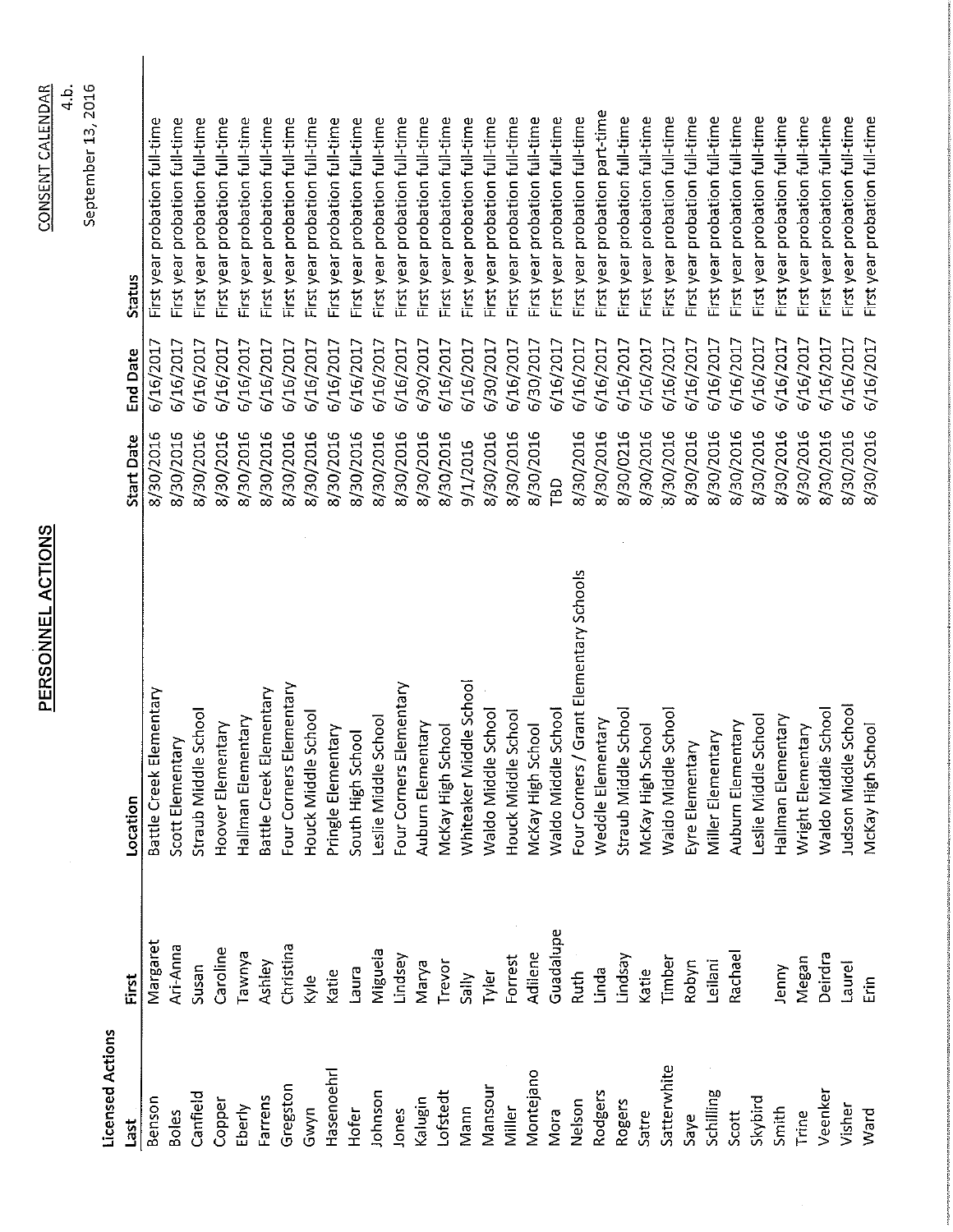| Last           | First       | Location                                           | <b>Start Date</b> | <b>End Date</b> | Status                          |
|----------------|-------------|----------------------------------------------------|-------------------|-----------------|---------------------------------|
| Etherton       | Cynthia     | $\frac{5}{10}$                                     | 8/30/2016         | 6/16/2017       | Second year probation full-time |
| Head           | Matthew     | $\frac{5}{10}$                                     | 8/30/2016         | 6/16/2017       | Second year probation full-time |
| Last           | First       | Location                                           | <b>Start Date</b> | <b>End Date</b> | Status                          |
| <b>Babbs</b>   | Rachel      | Human Resources                                    | 8/30/2016         | 6/16/2017       | Contract full-time              |
| Cardon         | Kate        | Swegle Elementary                                  | 8/30/2016         | 6/16/2017       | Contract full-time              |
| Kurtz          | Jeffrey     | $\frac{8}{11}$                                     | 8/30/2016         | 6/16/2017       | Contract full-time              |
| Utley          | Karen       | Early College                                      | 8/30/2016         | 6/16/2017       | Contract full-time              |
| Last           | First       | Location                                           | <b>Start Date</b> | <b>End Date</b> | <b>Status</b>                   |
| Belleque       | Jessica     | our Corners Elementary Schools<br>Cesar Chavez / F | 8/30/2016         | 6/30/2017       | Less than half-time             |
| Nelson         | Stephen     | Elementary Schools<br>Keizer / Weddle              | 8/30/2016         | 6/16/2017       | Less than half-time             |
| Last           | First       | Location                                           | <b>Start Date</b> | <b>End Date</b> | <b>Status</b>                   |
| McGregor       | Tracy       | McKay High School                                  | 8/30/2016         | 6/16/2017       | Temporary part-time             |
| Schwarz        | Joanne      | Howard Street Charter                              | 8/30/2016         | 6/16/2017       | Temporary part-time             |
| Wadkins        | Kelly       | Clear Lake Elementary                              | 8/30/2016         | 11/23/2016      | Temporary part-time             |
| Wineland       | Janet       | JGEMS                                              | 8/30/2016         | 6/16/2017       | Temporary part-time             |
| Last           | First       | Location                                           | <b>Start Date</b> | <b>End Date</b> | <b>Status</b>                   |
| Aldama-Gandara | Juanita     | Myers Elementary                                   | 8/31/2016         | 11/23/2016      | Temporary full-time             |
| <b>Barnes</b>  | Vanessa     | Liberty Elementary                                 | 9/12/2016         | 12/16/2016      | Temporary full-time             |
| Bean           | Cheryl      | <b>Miller Elementary</b>                           | 8/30/2016         | 6/16/2017       | Temporary full-time             |
| <b>Burns</b>   | Veronica    | Grant Elementary                                   | 8/30/2016         | 12/16/2016      | Temporary full-time             |
| Conn           | Anna Marie  | School<br>Eyre Elementary                          | 8/30/2016         | 6/16/2017       | Temporary full-time             |
| Crueger        | Deborah     | Hallman Elementary                                 | TBD               | 6/16/2017       | Temporary full-time             |
| Dagan          | Natalee     | Lee Elementary                                     | 8/30/2016         | 6/16/2017       | Temporary full-time             |
| Gragg          | Christopher | McNary High School                                 | 8/30/2016         | 6/16/2017       | Temporary full-time             |
| Listella       | Marco       | Pringle Elementary                                 | 8/30/2016         | 6/16/2017       | Temporary full-time             |
| Nelson         | Kathleen    | McKinley Elementary                                | 8/30/2016         | 10/7/2016       | Temporary full-time             |
| Nixon          | Savannah    | Walker Middle School                               | 8/30/2016         | 6/16/2017       | Temporary full-time             |
| Pitt           | Carolyn     | Lee Elementary                                     | 8/30/2016         | 10/10/2016      | Temporary full-time             |
| Smith          | Megan       | Sprague High School                                | 8/30/2016         | 1/27/2017       | Temporary full-time             |
|                |             |                                                    |                   |                 | Page 2 of 3                     |

 $\frac{1}{2}$ 

 $\mathcal{L}_{\mathcal{L}}$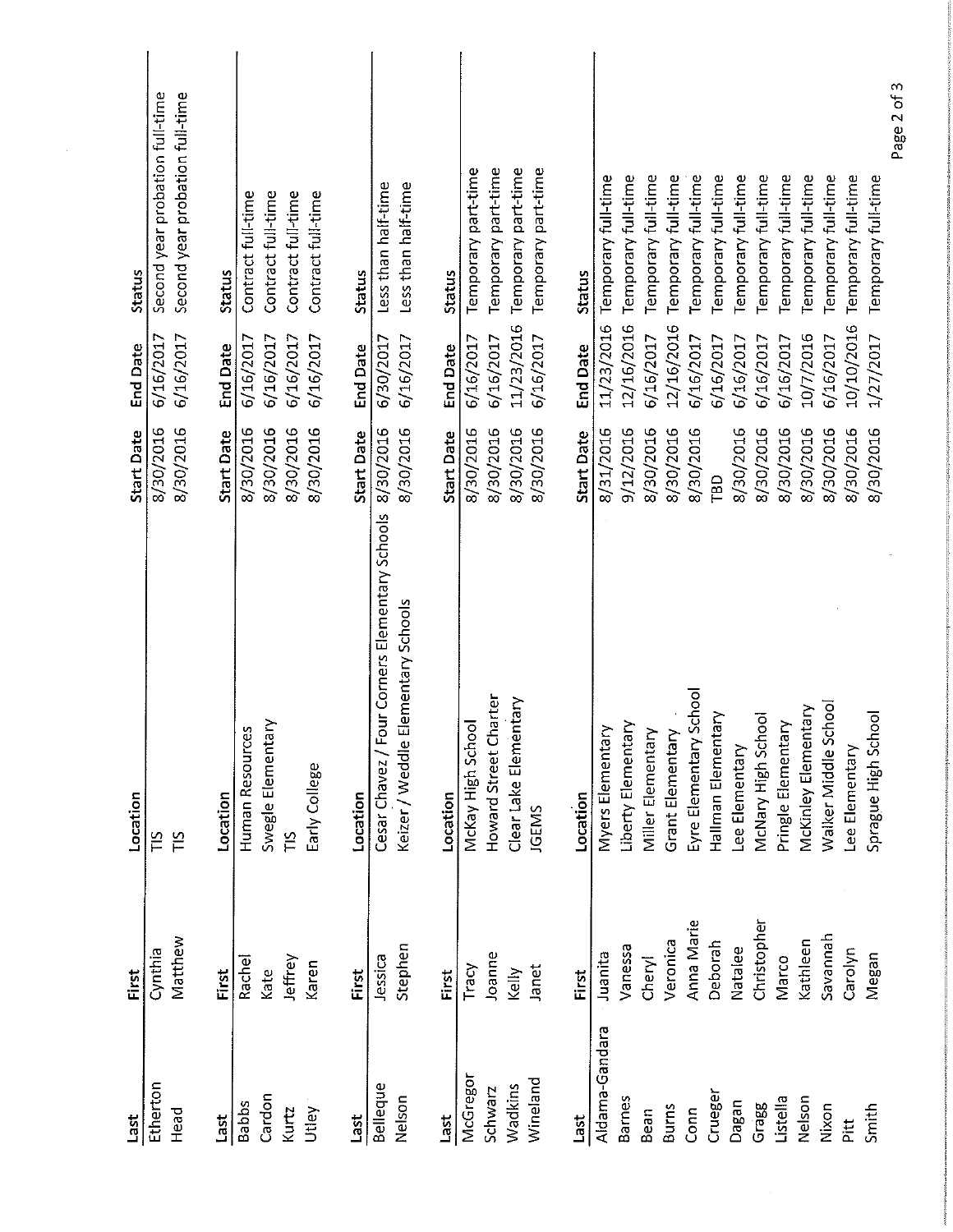| Veyna Martinez               | Virginia                                                | Eyre Elementary                                                                                                                                                                                                          | 8/30/2016         | 6/16/2017       | Temporary full-time            |
|------------------------------|---------------------------------------------------------|--------------------------------------------------------------------------------------------------------------------------------------------------------------------------------------------------------------------------|-------------------|-----------------|--------------------------------|
| Wells                        | Amanda "Noelle"                                         | Eyre Elementary                                                                                                                                                                                                          | 8/30/2016         | 6/16/2017       | Temporary full-time            |
| <b>Administrator Actions</b> |                                                         |                                                                                                                                                                                                                          |                   |                 |                                |
| Last                         | First                                                   | Location / Assignment                                                                                                                                                                                                    | <b>Start Date</b> | <b>End Date</b> | Status                         |
| Persons                      | Aaron                                                   | School / Principal<br>Walker Middle                                                                                                                                                                                      | 8/22/2016         | 6/30/2017       | First year probation full-time |
| Retirements/Resignations     |                                                         |                                                                                                                                                                                                                          |                   |                 |                                |
| Last                         | First                                                   | Location                                                                                                                                                                                                                 | Effective Date    |                 | Action                         |
| <b>Bates</b>                 | Debra                                                   | Lee Elementary                                                                                                                                                                                                           | 7/30/2016         |                 | Retirement                     |
| Bryant                       | Julie                                                   | Gubser / Cummings Elementary                                                                                                                                                                                             | 8/18/2016         |                 | Resignation                    |
| Cole                         | Gregory                                                 | Wright Elementary                                                                                                                                                                                                        | 10/31/2016        |                 | Retirement                     |
| DeLong                       | Sarah                                                   | Swegle Elementary                                                                                                                                                                                                        | 8/23/2016         |                 | Resignation                    |
| Dickey                       | Claire                                                  | Four Corners Elementary                                                                                                                                                                                                  | 8/11/2016         |                 | Resignation                    |
| Duxbury-Baggarley            | Geneen                                                  | McKay High School                                                                                                                                                                                                        | 8/23/2016         |                 | Resignation                    |
| Gearthart                    | Tina                                                    | Walker Middle School                                                                                                                                                                                                     | 8/15/2016         |                 | Resignation                    |
| Jantzi                       | Scott                                                   | Instructional Services - Curriculum                                                                                                                                                                                      | 8/3/2016          |                 | Resignation                    |
| Kercheski                    | Kathleen                                                | Leslie Middle School                                                                                                                                                                                                     | 8/15/2016         |                 | Resignation                    |
| Mesler                       | Sara                                                    | Battle Creek Elementary                                                                                                                                                                                                  | 8/17/2016         |                 | Resignation                    |
| Richards                     | Ronald                                                  | McNary High School                                                                                                                                                                                                       | 12/31/2016        |                 | Retirement                     |
| Wallach                      | lennifer                                                | Early College High School                                                                                                                                                                                                | 8/2/2016          |                 | Resignation                    |
| the 2016-17 school year.     |                                                         | as a Developmental Kindergarten Life Skills teacher at Lee Elementary School, effective at the beginning of<br>Rescind Board Action of July 12, 2016, approving Adrianne C. Betterton to a permanent, full-time position |                   |                 |                                |
|                              | Rescind Board Action of June 14, 2016, approving Louisa | as a Grade 4-5 teacher at Bush Elementary School, effective at the beginning of the 2016-17 school year.<br>M. Lubofsky to a permanent, full-time position                                                               |                   |                 |                                |
|                              |                                                         | Rescind Board Action of April 12, 2016 approving the resignation of Kate Cardon effective June 16, 2016                                                                                                                  |                   |                 |                                |
|                              |                                                         | Rescind Board Action of June 14, 2016 approving the resignation of Patricia Thompson effective June 30, 2016                                                                                                             |                   |                 |                                |
|                              |                                                         |                                                                                                                                                                                                                          |                   |                 |                                |

 $\frac{1}{2}$ 

 $\frac{1}{2} \left( \frac{1}{2} \right)$ 

 $\frac{1}{2}$ 

Page 3 of 3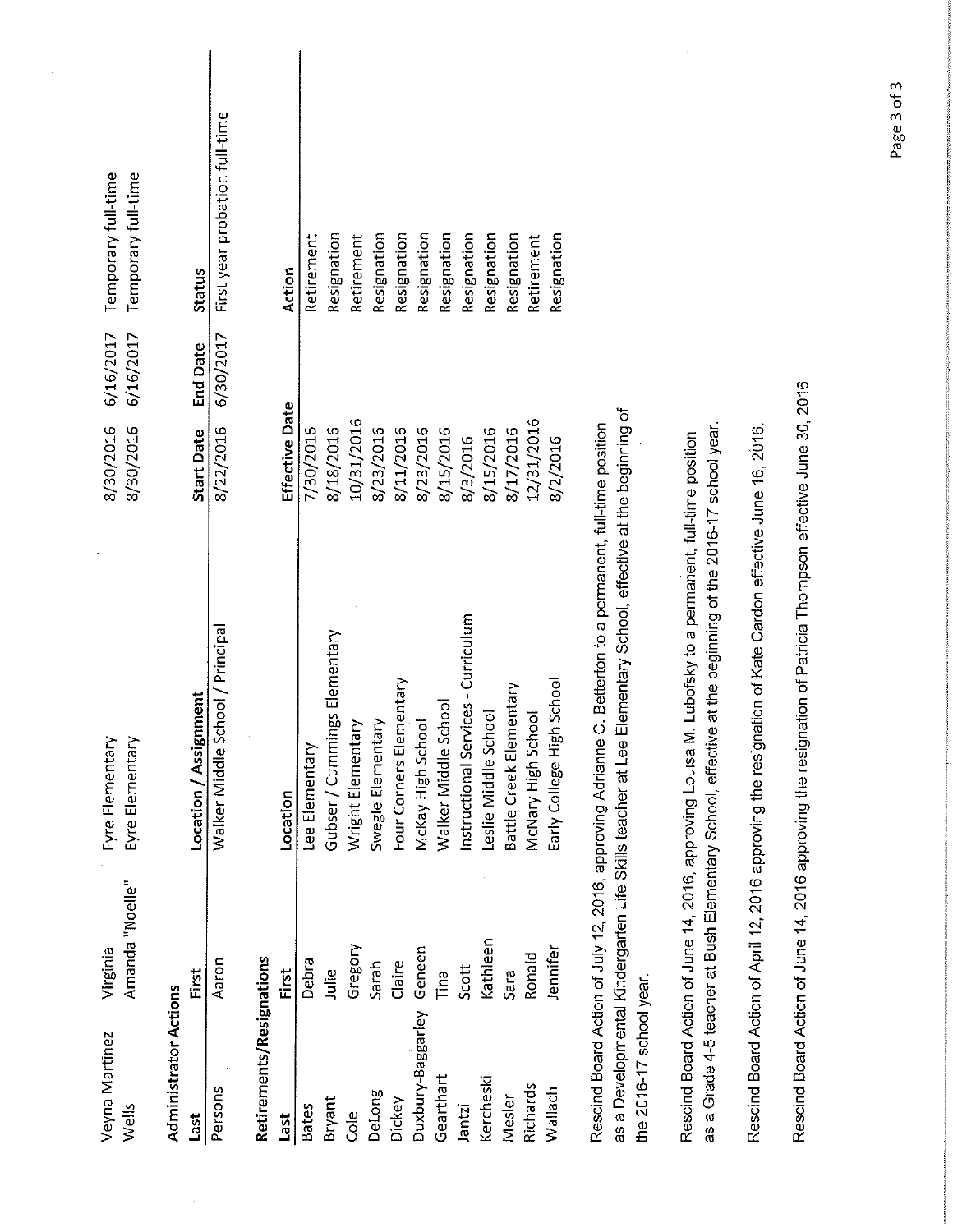## **EXECUTIVE LIMITATION 3: RELATIONSHIP** WITH STUDENTS, PARENTS, AND CITIZENS

## Background/Discussion:

This is the third of twelve monitoring reports, scheduled for 2016-17 and is designed to provide the School Board with information to determine if the Superintendent is meeting the criteria established within the adopted Executive Limitations.

Executive Limitation 3: Relationship with Students, Parents, and Citizens With respect to relationships with parents, students and citizens, the Superintendent shall not cause or allow conditions, procedures, actions or decisions which are unlawful, unethical, unsafe, disrespectful, disruptive, undignified or in violation of Board policy.

Accordingly, the Superintendent shall not:

- 1. Fail to set expectations around accepted business and professional ethics.
- 2. Fail to establish and maintain policies and procedures to ensure organizational compliance with applicable federal and state laws.
- 3. Fail to implement a reasonable process to address employee actions that do not meet expectations, or adhere to legal requirements or District policies or procedures.
- 4. Use methods of managing information that fail to protect confidential information.
- 5. Fail to provide and communicate a process for the effective handling of complaints.
- 6. Fail to establish policies and procedures to ensure organizational compliance with all federal and state laws, including those dealing with ethnic, gender, disability, religious and age discrimination.
- 7. Fail to maintain an organizational culture that treats all stakeholders with respect, dignity and courtesy and that includes:
	- a. Open, honest and effective communication in all written and interpersonal interaction.
	- b. Respect for others and their opinions.
	- c. Focus on common organizational goals as expressed in Board Results policies.
- 8. Fail to appropriately involve stakeholders in an advisory capacity in important issues. which impact them directly.
- 9. Fail to provide timely notice to parents and students about decisions that affect them, especially program changes, school assignments and calendars.
- 10. Fail to take reasonable steps to inform stakeholders of these policies that affect them.

## Evidence of Compliance:

The Superintendent has ensured that this executive limitation has not been violated through several actions. Those include: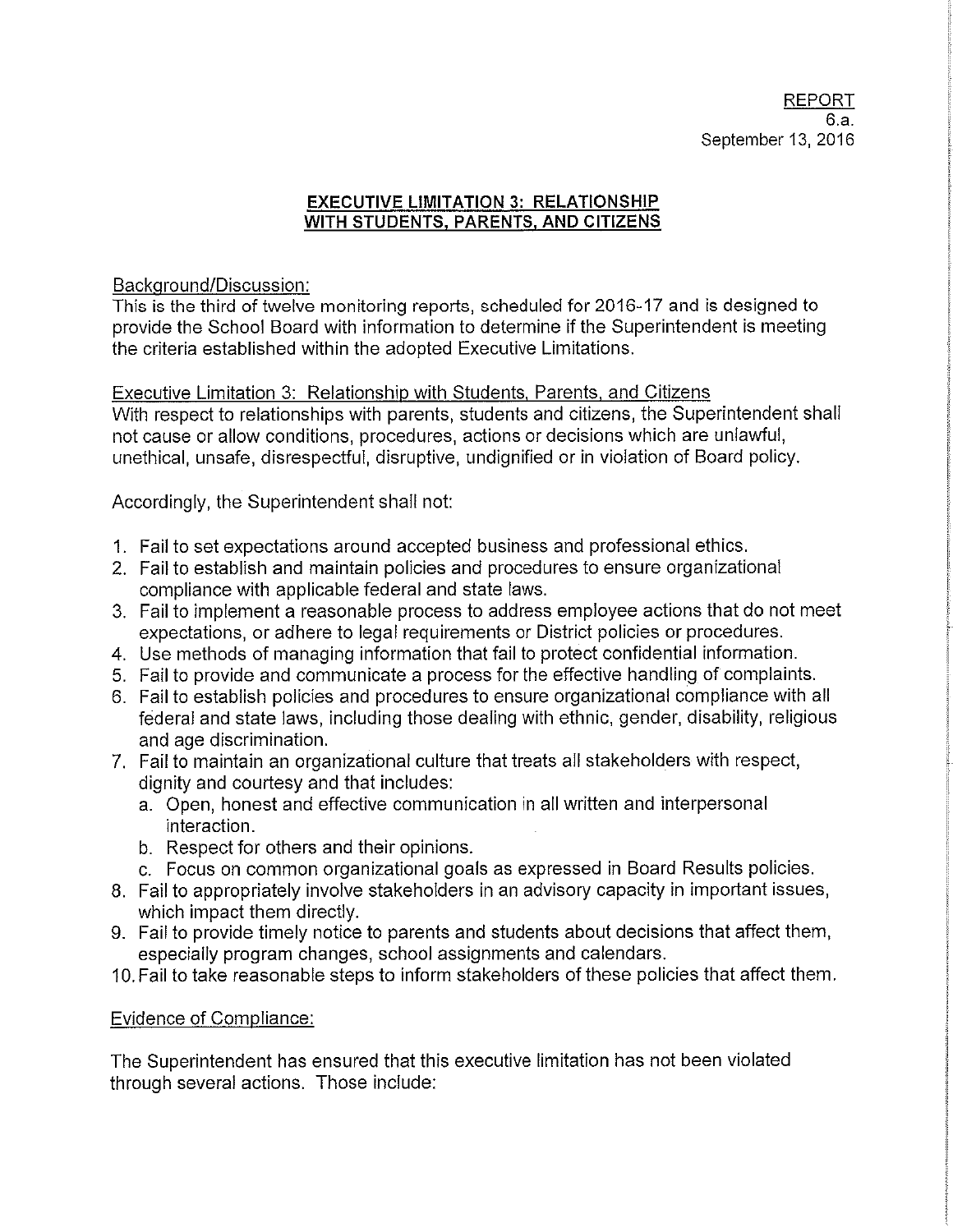- Administrative policies, procedures, and work instructions, which set expectations around accepted business and professional ethics.
- Administrative policies/procedures clearly delineate the protection of confidential information and compliance with State and Federal laws regarding discrimination.
- Training and information for administrators regarding bullying, harassment, and discrimination of students has occurred
- A written complaint procedure is shared through parent handbooks and on the District's website. Additionally, parents have the option of filing complaints with the Oregon Department of Education, the Office of Civil Rights, Teacher's Standards and Practices, and the State of Oregon Ethics Commission.
- The Superintendent receives feedback from external stakeholders on a regular basis. Examples of interactions include meeting with the Chambers of Commerce, Rotary, Local Advocacy groups, Non-Profit agencies, Higher Education Partners, Early Learning Hub, the leadership for Salem-Keizer Association of Educators (SKEA) and Association of Salem-Keizer Education Support Professionals, Law Enforcement and local legislators.
- The District continues to receives an organizational assessment and an ISO certification audit, both of which are conducted by external entities.
- A student communication group met monthly last year and will meet monthly this coming year.
- The Superintendent, in collaboration with the President of Chemeketa Community College, gave a presentation titled Education and Enterprise at a Salem Area Chamber of Commerce luncheon forum.
- This District has long standing practices for the approval and communication of the  $\bullet$ school calendar and the boundary change process, which includes public engagement. In addition, this last year, the English Language Program Realignment process included a robust engagement process with parents, community members, and staff.
- School administrators communicate and gather feedback with parents through a variety  $\bullet$ of venues including open houses, parent nights, booster clubs, web pages, phone dialers, site council meetings, parent surveys, conferences, and parent nights.
- The District's budget process provides many opportunities for public input through  $\bullet$ school staff visits and testimony at budget meetings.
- The Communications Department, provides public relation training for new principals  $\bullet$ and when requested by an administrator for staff in schools and departments.

## Evidence of non-compliance:

None.  $\bullet$ 

## **Board Action:**

This report is provided to the School Board for discussion and consensus on content.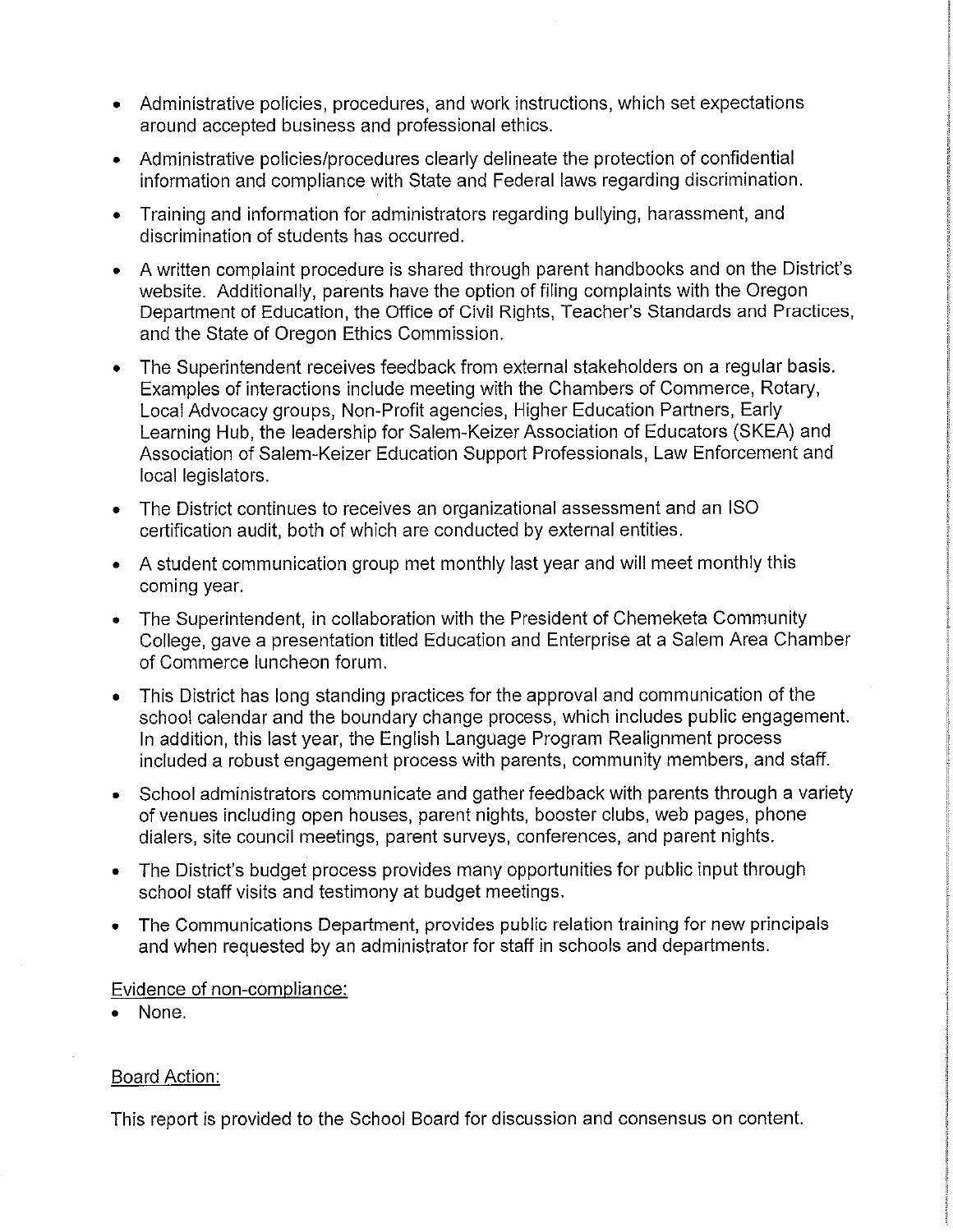## SALEM-KEIZER PUBLIC SCHOOLS HEAD START PRE-KINDERGARTEN PROGRAM

## **Background/Discussion**

Head Start Performance Standards require that each Head Start program grantee have an established governing body, which is our School Board. As per federal Head Start performance standards and Oregon Department of Education recommendations, written reports will be submitted to the School Board three times a year, to include program information.

## 2015-2016 Data Analysis

Checkpoints for data collection are fall, winter and spring. Children's growth is measured against widely held standardized expectations for three or four year olds. Proficiency in an area is achieved when a child meets or exceeds standardized developmental expectations.

| <b>Social and Emotional</b><br>Development | <b>Physical Development</b>    |
|--------------------------------------------|--------------------------------|
| 28% Fall 74% Winter 91% Spring             | 37% Fall 83% Winter 98% Spring |
| <b>Cognitive Development</b>               | <b>Math Development</b>        |
| 24% Fall 79% Winter 91% Spring             | 18% Fall 56% Winter 81% Spring |
| <b>Literacy Development</b>                | <b>Language Development</b>    |
| 47% Fall 87% Winter 96% Spring             | 19% Fall 77% Winter 91% Spring |

## 2015-2016 Salem-Keizer Head Start Outcomes Data Proficiency in Teaching Strategies Gold Domains 1-23

Fall outcome data indicated the highest percentage of proficiency in the area of Literacy Development at 47%. The lowest percentage of proficiency found in the Math area at 18%.

Salem-Keizer Head Start math scores improved 63% from fall to spring. By the third and final checkpoint in June, 91% of three and four year olds met or exceed widely held expectations for their ages. Effective strategies used included; incorporating math approaches at monthly All Staff meetings, developing classroom and program strategies for improvement in the winter and a following up progress in spring. Finally, teachers received strategies in supporting math in the classroom, specifically how to do this during transition activities.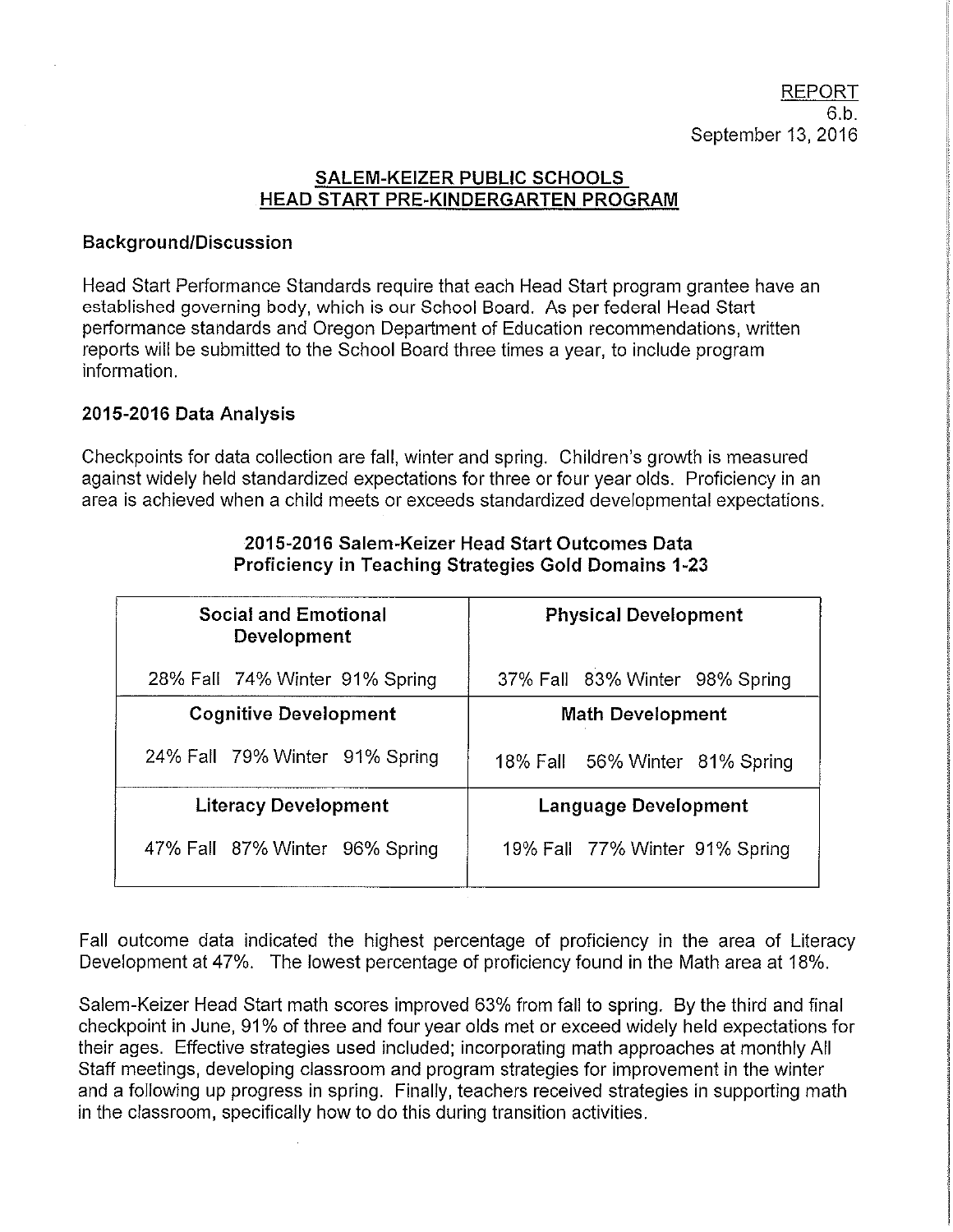## **Program Demographics:**

For the 2016-2017 school year, Salem-Keizer Head Start will serve 340 three to five year-old students in Head Start preschool classrooms. This is an expansion of 34 students from the 2015-2016 school year. Morning and afternoon sessions will be held in 10 classrooms located at East Salem Community Center, Lee, Liberty, Schirle, Salem Family Literacy Program (Baker), Bethel and Fruitland schools.

## Recommendation/Summation

After analyzing all information gathered from staff, Community Needs Assessment, Policy Council, family questionnaires, classroom observations, child outcome data and ongoing monitoring, program goals have been established.

## **Short Term Goals**

- Provide increased support to parents regarding early literacy and kindergarten transition, including the Ready! for Kindergarten program to support students' school readiness skills
- Support the implementation of Preschool Promise, a full day preschool program, through shared training and resources
- Provide additional training on required record keeping, analysis and reporting to strengthen data collection
- Participate in the Equity Self-Assessment through the Early Learning Division
- Improve parent engagement and communication through a variety of methods; including technology based applications (ex. Vroom, Remind)
- Provide training to staff and parents in early mathematics instruction including the alignment of instructional strategies to kindergarten common core state standards.

## Long Term Goals

- Apply for additional expansion funds as opportunities become available
- Recruit highly qualified, bilingual candidates for staff vacancies
- Increase percentage of students who participate in an early learning program prior to kindergarten entry - specifically in our focus schools

## **Funding**

For the 2016-2017 school year, Salem-Keizer Head Start has received expansion funding and our total award amount is \$2,927,954. We will continue to apply for expansion funds as available.

## **Board Action**

This report is submitted to the Board for information.